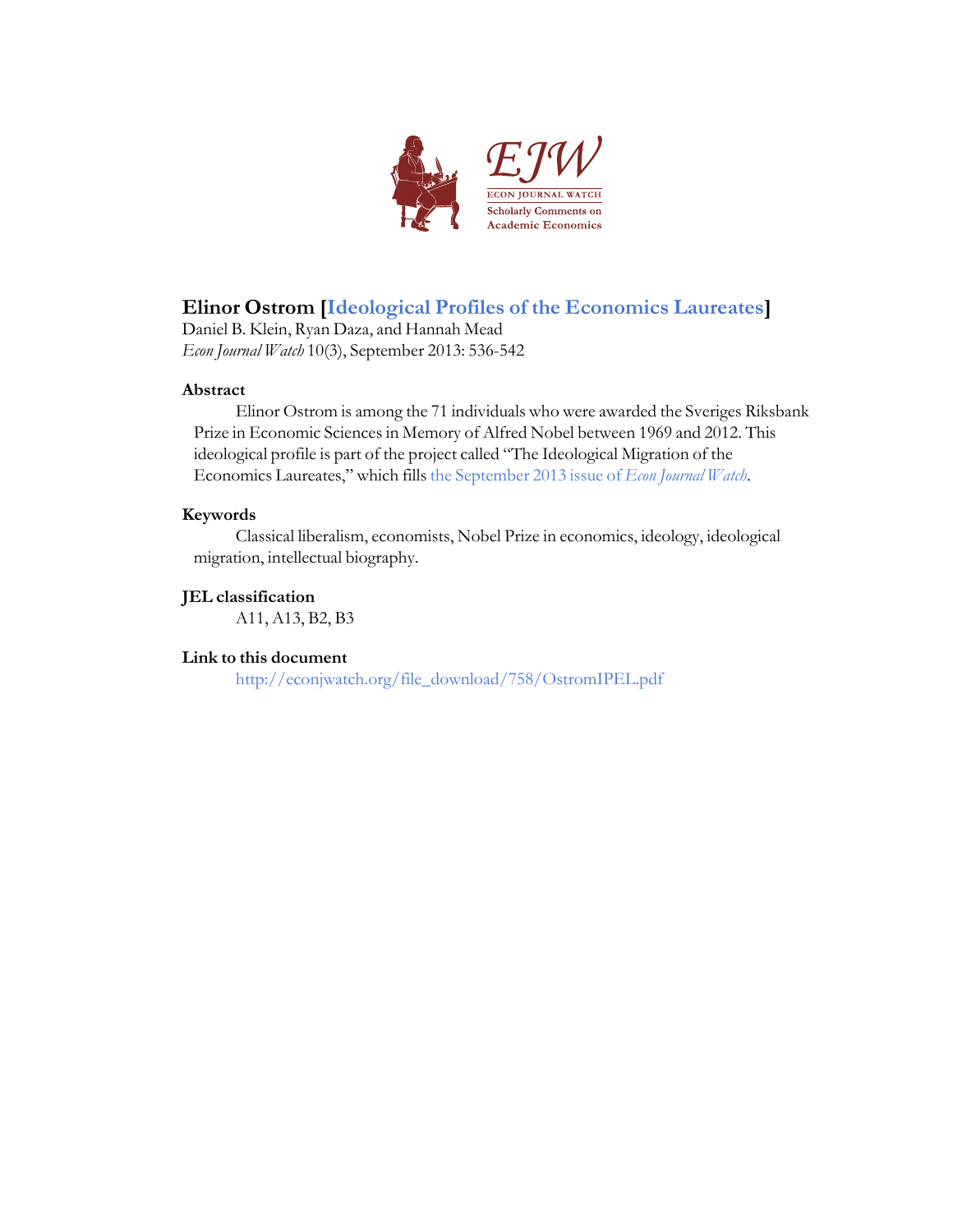### ECON JOURNAL WATCH

- **Keynes, John Maynard**. 1926. *The End of Laissez-Faire*. London: L. & V. Woolf.
- **Keynes, John Maynard**. 1936. *The General Theory of Employment, Interest and Money*. London: Macmillan & Co.

**Larsson, Sven-Erik**. 1998. *Bertil Ohlin*. Stockholm: Atlantis.

- **Ohlin, Bertil**. 1949. *The Problem of Employment Stabilization*. New York: Columbia University Press.
- **Ohlin, Bertil**. 1972. *Ung man blir politiker* [*Young Man Turns Politician*]. Stockholm: Bonniers.
- **Ohlin, Bertil**. 1982 [1936]. *Fri eller dirigerad ekonomi?* [*A Free or a Directed Economy?*]. Stockholm: AB Folk & Samhälle.

# **Elinor Ostrom**

by Daniel B. Klein, Ryan Daza, and Hannah Mead

Elinor Ostrom (1933–2012), born Elinor Awan, was raised in Los Angeles:

She grew up in an era of economic depression that led into a resourceconsuming war, in a city where fresh water was a prized commodity. "My mother had a victory garden during the war," [Ostrom] recalls, "so I learned all about growing vegetables and preserving then by canning, and that was a wonderful experience that a lot of urban kids don't ever learn." (Zagorski 2006, 19221)

While in high school, she competed in debate, an exercise which taught her "there are always at least two sides to public policy questions, and you have to learn a good argument for both sides as well as knowing how to critique both sides" (Ostrom 2010a). Ostrom "recalls watching the Joseph McCarthy hearings on her family's first television set and getting involved in a substantive disagreement with her mother" (Zagorski 2006, 19221). The first person in her family to attend college, Ostrom worked three jobs through her undergraduate education at UCLA, where she "was trained heavily in economics" (Ostrom 2009a). After working for several years she returned to UCLA for graduate work. Ostrom recalled:

My initial discussions with the Economics Department at UCLA about obtaining a Ph.D. in Economics were…pretty discouraging. I had not taken mathematics as an undergraduate primarily because I had been advised as a girl against taking any courses beyond algebra and geometry in high school. While the Economics Department encouraged me to take an outside minor in economics for my Ph.D.,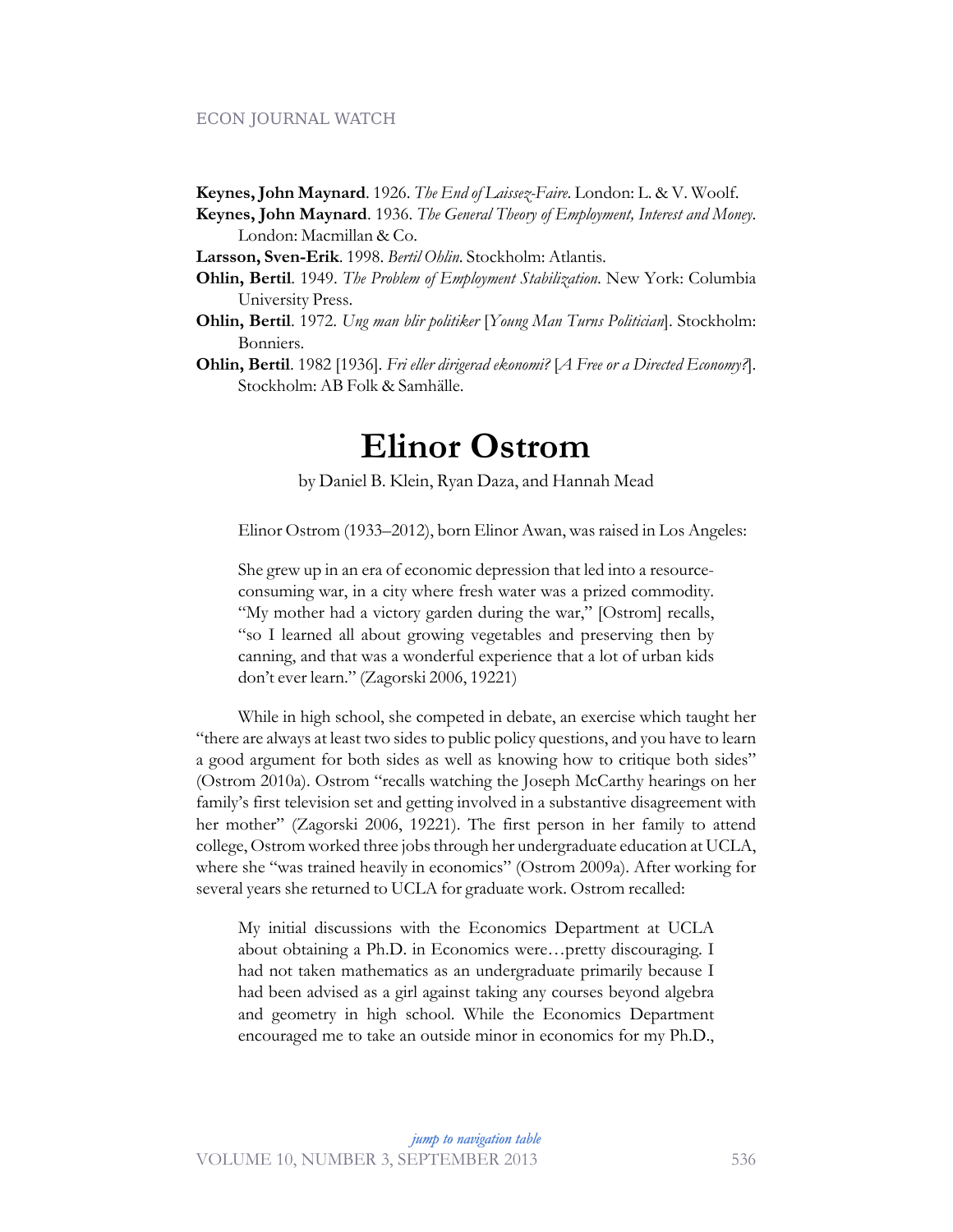they discouraged any further thinking about doing a Ph.D. in economics. Political Science at that time was also skeptical about admitting any women to their Ph.D. program as they feared that only a city college would employ a woman with a Ph.D. That was not a good placement for building the reputation of the UCLA department. I was, however, admitted in a class of 40 students with three other women. (Ostrom 2010a)

Ostrom went on to become professor of government, and later of political science, at Indiana University; her husband Vincent—also a political scientist—had moved to Indiana from his previous position at UCLA. The Ostroms would remain at Indiana thereafter.

In 2009, Ostrom won the Nobel Prize "for her analysis of economic governance, especially the commons." Ostrom's work showed that communities can sometimes efficiently have pooled resources without experiencing the tragedy of the commons. Will Wilkinson (2009) describes Ostrom's contributions as "an ingenious blend of formal game theory, laboratory experimentation, and downand-dirty empirical fieldwork," shedding "light on the ways real people arrive at rules that allow them to live in harmony with each other and their natural environment."

Thinking outside the top-down versus privatization box, Ostrom has shown a third way of resource allocation: common pooling, or management of resources by an social ecology of norms that fits neither of the polar extremes. This method she found alive and well in many parts of the world. Although this method does not always work, certain cultural norms and other conditions make pooling the best option in certain situations. In those communities, Ostrom's work "questions… the wisdom of external agents imposing *individual* property rights in communities which have evolved effective 'common property regimes'" (Pennington 2012, emphasis in original).

Peter Boettke reflected on the impact of Ostrom's studies:

In the history of political and economic thought the source of social order has been attributed either to the invisible hand of market coordination (Adam Smith) or the heavy hand of state control (Hobbes). Perhaps one of the best ways to understand Elinor Ostrom's work is to see it as working out a Hobbesian problem by way of a Smithian solution. That is perhaps a bit of a stretch but not by much. Her work on local public economies and common-pool resources focuses on actual "rules in use" (as opposed to the "rules in form") that decentralized individuals and groups rely on to make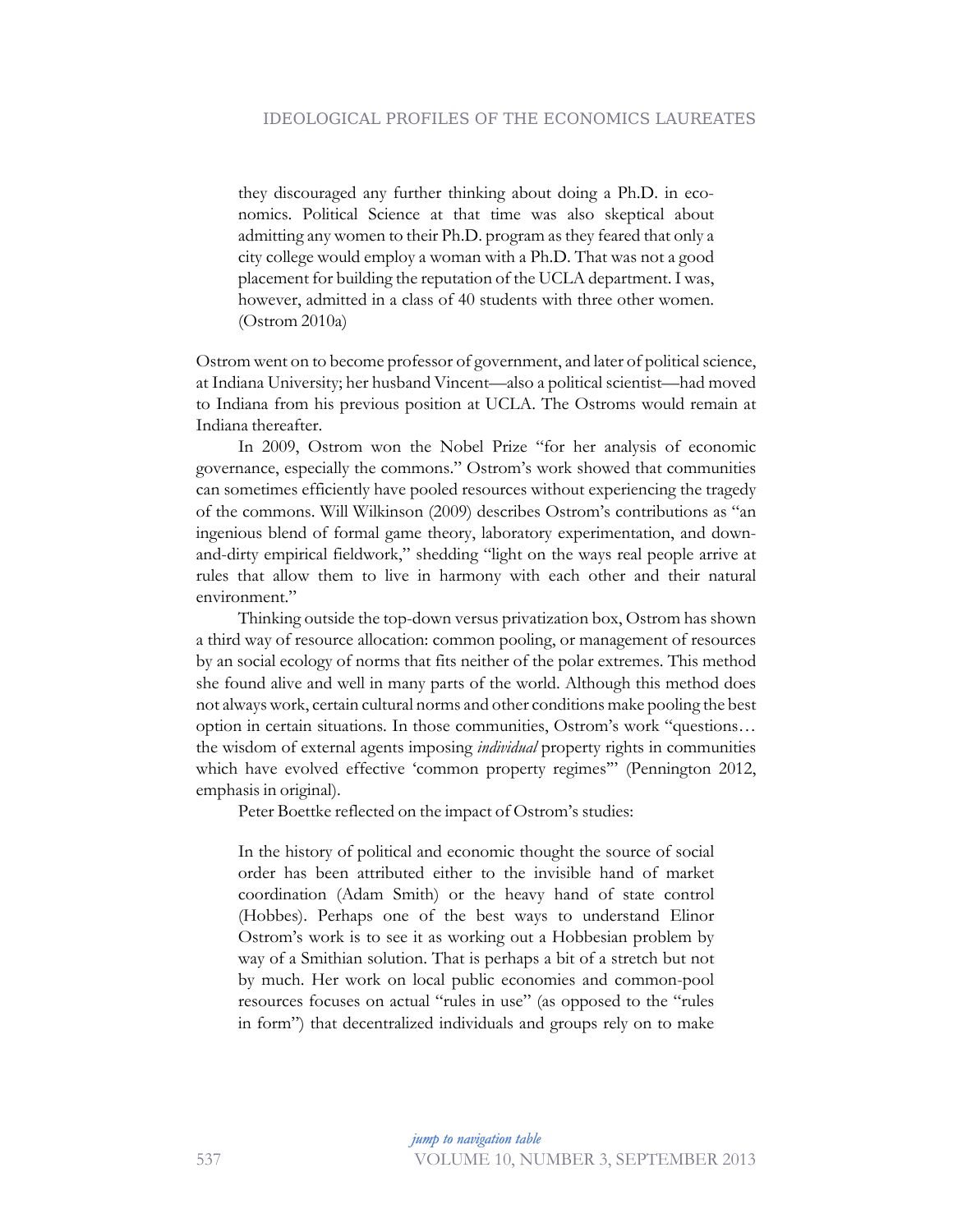#### ECON JOURNAL WATCH

decisions and to coordinate their behavior in order to overcome social dilemmas. It yields an optimistic message about the power of selfgovernance to succeed even in difficult situations. (Boettke 2009)

Boettke continues:

A point that sometimes trips up readers is that Ostrom often focuses on situations where the technology of parceling property into private plots does not exist. In these situations she studies collective, but non-State decision-making over common-pool resources. While privateproperty solutions are not employed in such cases, the "rules in use" that do operate accomplish what private property would have accomplished. We find rules that limit access and that make individuals in the group accountable for their misuse of the resource. We also find enforcement of those rules. In short, the analyst must be willing to look at both the form and function of rules in a variety of social situations. (Boettke 2009)

Self-governance rather than top-down governance was a theme in Ostrom's writings. In a 1993 article, she wrote:

Institutions of self-governance depend upon the development of a science and art of association where citizens rely upon various forms of voluntary association to make the formal institutions of government serve the interests that citizens share with one another in human communities (V. Ostrom, 1991). Formal units of government are those nonvoluntary associations that are more permanently established by law to administer the affairs associated with identifiable territory. Their operation in a democratic society depends upon their being nested in rich configurations of voluntary activities. Voluntary associations, often labelled as "private," serve crucial public purposes. (Ostrom 1993, 8)

In *Local Government in the United States* (Ostrom, Bish, and Ostrom 1988), Ostrom and her co-authors wrote:

The logic that Tocqueville used in characterizing American local government is substantially at variance with the logic of the Efficiency and Economy and Metropolitan Reform movements that has dominated consideration of local government in the twentieth century. Tocqueville saw a relatively high level of citizen participation in local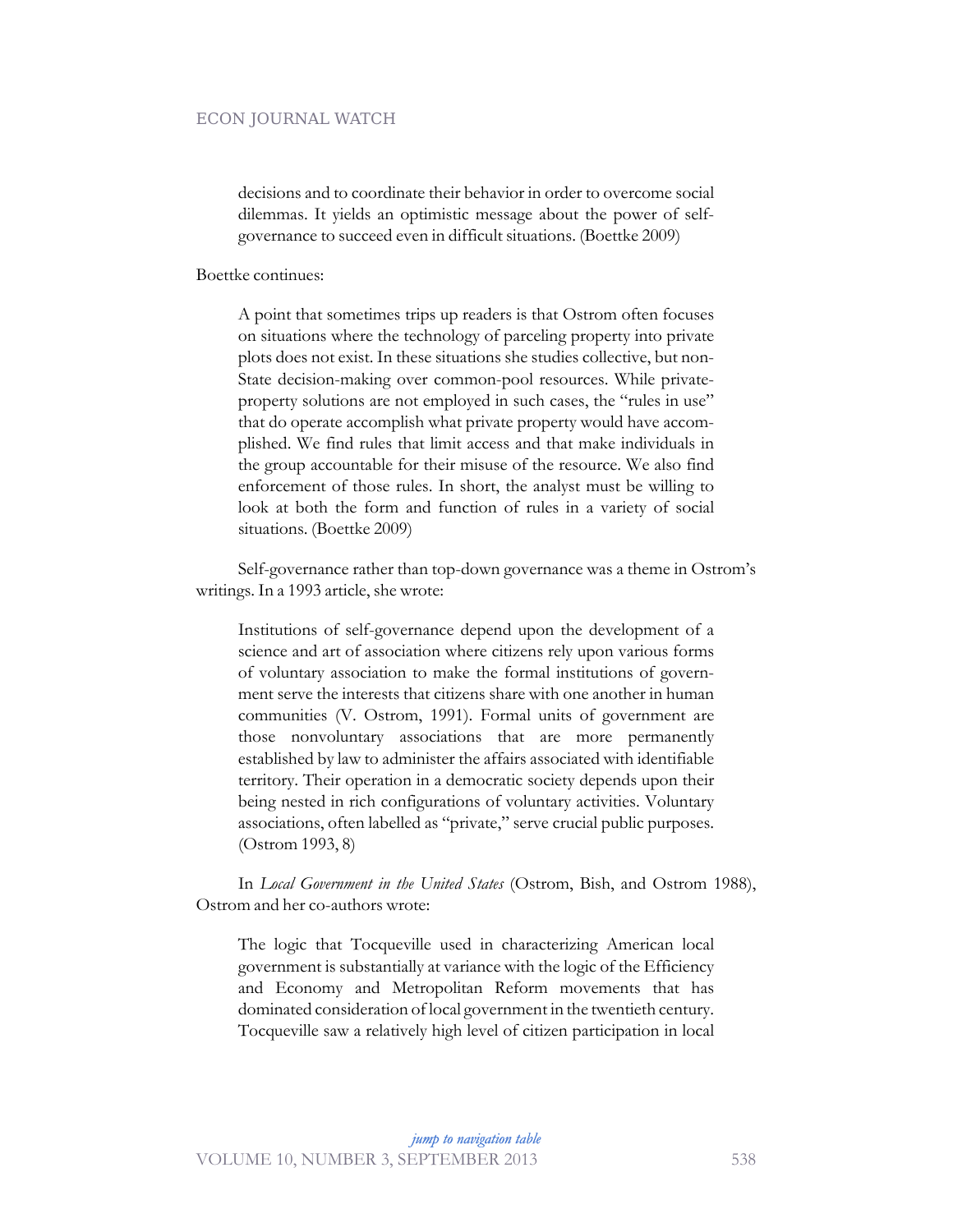governmental affairs. Functions were dispersed among a multitude of popularly elected officials, with no organizational hierarchy available to coordinate the activity of those administrative functionaries. When conflicts arose, the courts were relied upon to resolve disputes in accordance with general rules of law. Thus coordination was achieved and disputes resolved without a single organizational hierarchy. (Ostrom, Bish, and Ostrom 1988, 85)

The authors used the "Metropolitan Reform movement" as one foil to that Tocquevillian logic:

The Metropolitan Reform movement, by contrast, assumed that each major urban area and its surrounding suburban fringe should be organized with reference to only one unit of local government that would then be in a position to make decision for the area as a whole. Its internal structure would rely upon a small number of elected officials who would be held accountable through popular election by residents in the single general unit of government. These elected officials would be responsible for establishing general policies for the area, and the administration would be organized through an integrated, hierarchical command structure so that administration of all services would be coordinated with reference to a single chief executive. The chief executive in turn would be guided by the policies established by a popularly elected council. Whether the chief executive was to be properly elected or appointed by the council would depend upon whether the plan of government was of the Strong-Mayor or Council-Manager type. (Ostrom, Bish, and Ostrom 1988, 85-86; see also Ostrom 1972)

Ostrom thought of her approach as neither left nor right, but as transcending such labels (Pennington 2012). Ostrom eschewed pronouncing on specific policy issues; to our knowledge she signed no petitions. There seems little reason to think her views changed over her adult years.<sup>63</sup> In a typical passage, she wrote of the political implications of her work:

<sup>63.</sup> One scholar who knew Ostrom and her work quite well, Peter Boettke, has in private communication shared with us his own impressions and authorized our sharing it here: He reads Ostrom as having been quite classical liberal in orientation, with that orientation having gone back at least to her undergraduate UCLA years, in particular, her studying under Armen Alchian and Jack Hirshleifer.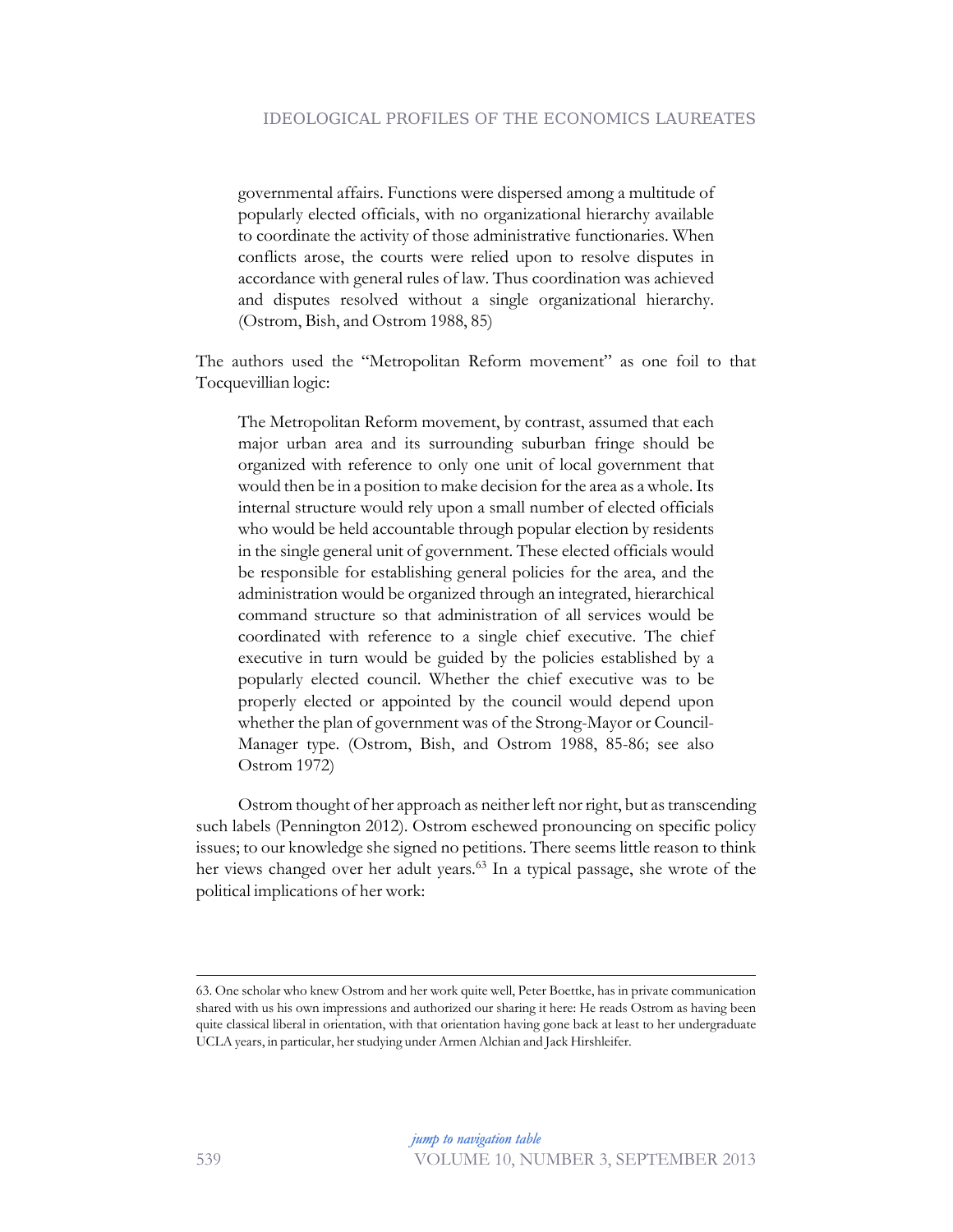Using a broader theory of rationality leads to potentially different views of the state. If one sees individuals as helpless, then the state is the essential external authority that must solve social dilemmas for everyone. If, however, one assumes individuals can draw on heuristics and norms to solve some problems and create new structural arrangements to solve others, then the image of what a national government might do is somewhat different. There is a very considerable role for large-scale governments, including national defense, monetary policy, foreign policy, global trade policy, moderate redistribution, keeping internal peace when some groups organize to prey on others, provision of accurate information and of arenas for resolving conflicts with national implications, and other large-scale activities. But national governments are too small to govern the global commons and too big to handle smaller scale problems. (Ostrom 1998, 17)

In an interview conducted by Amitabh Pal for *The Progressive*, when asked about her stance on privatization and property rights, Ostrom responded:

I don't equate them. So, and in the Nobel speech I state this very clearly, at an earlier juncture we thought that property rights meant one right and only one right: the right to sell. That was what I learned in graduate school, and that was the dominant thinking. As we were doing massive analysis of what people were doing out there in the field, we found many people who did not have the right to sell but had managed very well. Many groups are able—if they can have management and decide who is in and who is out—to do very well, even if they can't sell. They still have property rights. (Ostrom 2010b, 34-35)

When asked about her position on the privatization of common resources, Ostrom responded: "In some places, privatization has worked very well. I'm not anti-it. I'm anti-it as a panacea" (Ostrom 2010b, 35). When Pal told Ostrom: "Libertarians have tried to co-opt your work by saying it shows the unsuitability of large-scale, top-down economic arrangements," Ostrom responded in a way that did not speak directly to how her work relates to a libertarian or classical liberal outlook. Her complete response follows:

A question is: How do we change some of our governance arrangements so that we can have more trust? We must have a court system, and that court system needs to be reliable and trustworthy. The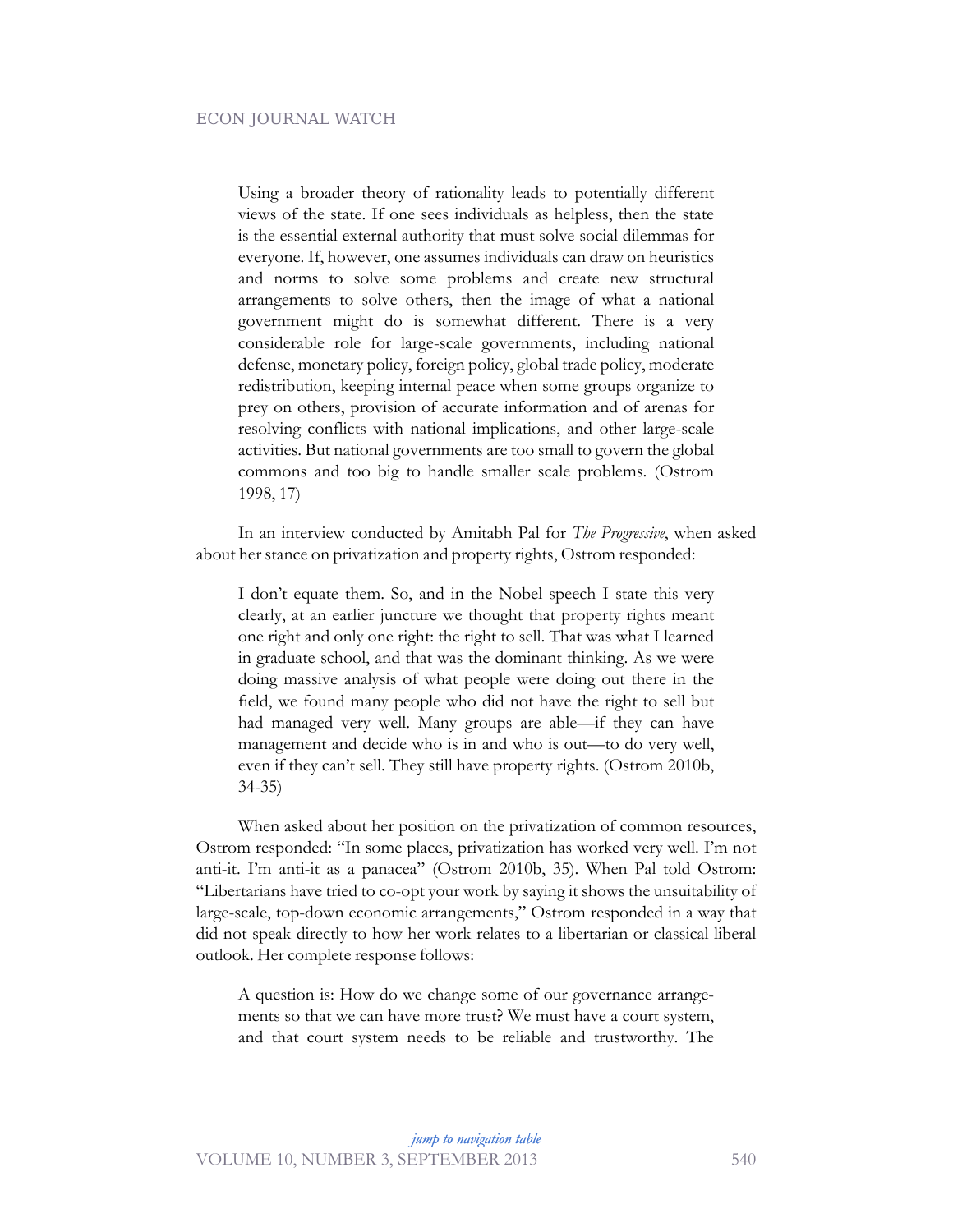important thing about large-scale is the court system. For example, you would not have civil rights for people of black origin in the United States for a federal court system and also the courage of Martin Luther King and others—people who had the courage to challenge, and a legal system where, at least in some places, the right to challenge was legitimate.

We have a colleague working in Liberia. You had thugs recruiting young kids until recently. Having a legal system that does not allow thugs to capture kids, torment them, and make them use weapons is very important. (Ostrom 2010b, 35)

Asked, in another interview, "Do you take issue with those who call your theories 'implicitly socialistic'?", Ostrom said: "Yes. I don't think they are supporting socialism as a top-down theory. A lot of socialist governments are very much top down and I think my theory does challenge that any top-down government, whether on the right or the left, is unlikely to be able to solve many of the problems of resource sustainability in the world" (Ostrom 2009b).

*The Economist* magazine's obituary of Ostrom stated:

Mrs Ostrom put no faith in governments, nor in large conservation schemes paid for with aid money and crawling with concrete-bearing engineers. "Polycentrism" was her ideal. Caring for the commons had to be a multiple task, organised from the ground up and shaped to cultural norms. It had to be discussed face to face, and based on trust. (Economist 2013)

# **References**

- **Boettke, Peter**. 2009. Why Those Who Value Liberty Should Rejoice: Elinor Ostrom's Nobel Prize. *The Freeman*, November 18. **[Link](http://www.fee.org/the_freeman/detail/why-those-who-value-liberty-should-rejoice-elinor-ostroms-nobel-prize)**
- **Economist**. 2012. Elinor Ostrom, Defender of the Commons, Died on June 12th, Aged 78. *The Economist*, June 30. **[Link](http://www.economist.com/node/21557717)**
- **Ostrom, Elinor**. 1972. Metropolitan Reform: Propositions Derived from Two Traditions. *Social Science Quarterly* 53(3): 474-493.
- **Ostrom, Elinor**. 1993. Covenanting, Co-Producing, and the Good Society. *The Newsletter of PEGS* 3(2): 7-9.
- **Ostrom, Elinor**. 1998. A Behavioral Approach to the Rational Choice Theory of Collective Action. *American Political Science Review* 92(1): 1-22.